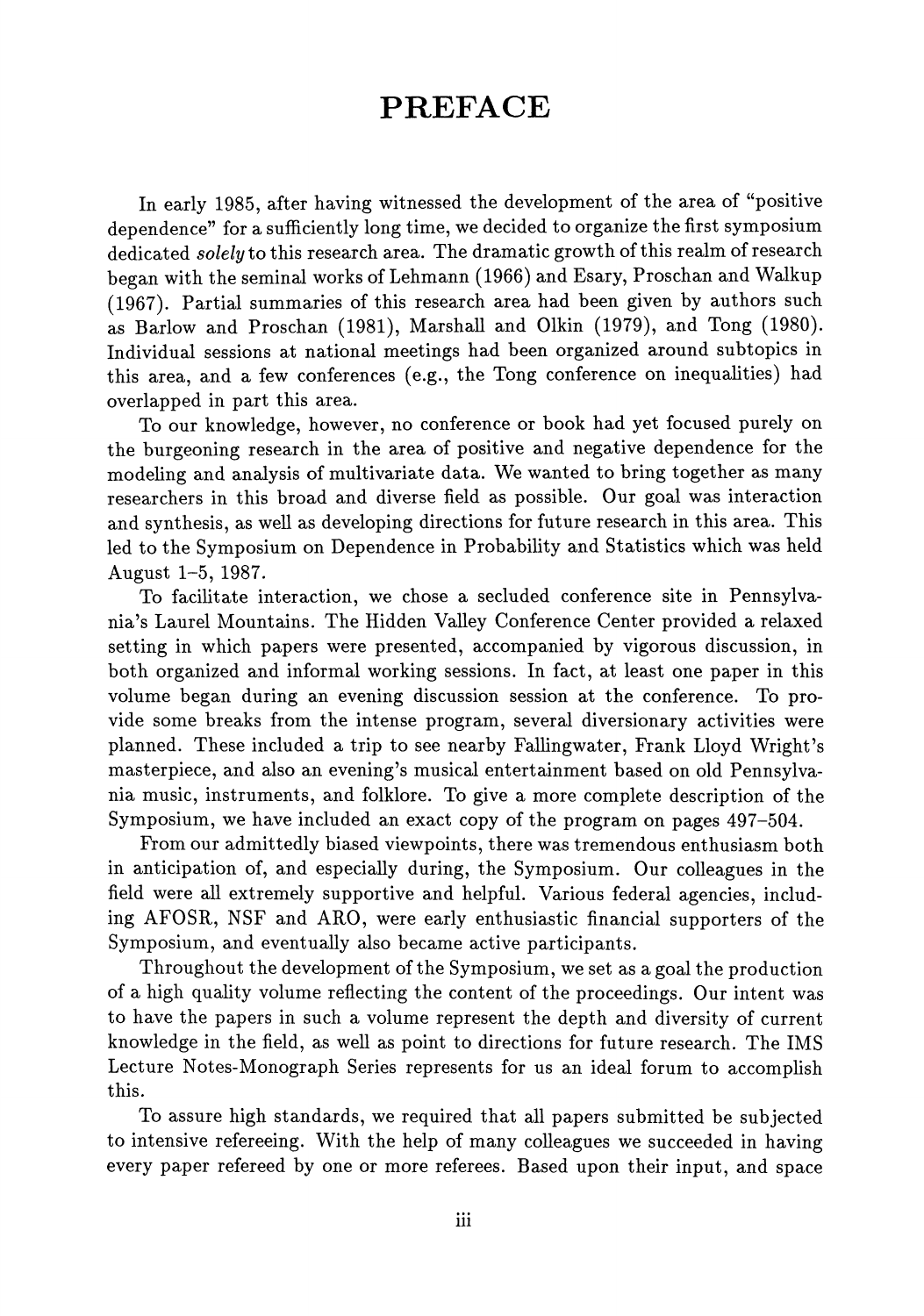considerations, not all papers submitted were accepted for publication. We owe a debt of gratitude to the following for their conscientious refereeing:

## Name

## **Affiliation**

| Elja Arjas            | University of Oulu, Finland                         |
|-----------------------|-----------------------------------------------------|
| Barry C. Arnold       | University of California at Riverside               |
| Asit P. Basu          | University of Missouri                              |
| Philip Boland         | University College, Ireland                         |
| Vanderlei Costa Bueno | Universidade de Sao Paulo, Brazil                   |
| Timothy Costigan      | The Ohio State University                           |
| Ernest Enns           | University of Calgary, Canada                       |
| Emad El-Neweihi       | University of Illinois at Chicago                   |
| Stephen E. Fienberg   | Carnegie Mellon University                          |
| Zvi Gilula            | Hebrew University, Israel                           |
| Joseph Glaz           | University of Connecticut                           |
| Z. Govindarajulu      | University of Kentucky                              |
| William Griffith      | University of Kentucky                              |
| Myles Hollander       | Florida State University                            |
| F.W. Huffer           | Florida State University                            |
| Satish Iyengar        | University of Pittsburgh                            |
| Donald R. Jensen      | Virginia Polytechnic Institute and State University |
| Harry Joe             | University of British Columbia, Canada              |
| George Kimeldorf      | University of Texas at Dallas                       |
| Samuel Kotz           | University of Maryland                              |
| Naftali Langberg      | Haifa University, Israel                            |
| Nicholas T. Longford  | <b>Educational Testing Service</b>                  |
| James Lynch           | University of South Carolina                        |
| Albert W. Marshall    | University of British Columbia, Canada              |
| Jie Mi                | University of Pittsburgh                            |
| Yashaswini D. Mittal  | Virginia Polytechnic Institute and State University |
| <b>Magdy Metry</b>    | Ain Shams University, Egypt                         |
| Charles M. Newman     | University of Arizona                               |
| Truc T. Nguyen        | <b>Bowling Green State University</b>               |
| Ingram Olkin          | <b>Stanford University</b>                          |
| Shixian Qian          | University of Pittsburgh                            |
| M.B. Rao              | North Dakota State University                       |
| Yosef Rinott          | Hebrew University, Israel                           |
| Tim Robertson         | University of Iowa                                  |
| Marco Scarsini        | Universita Degli Studi Di Roma "La Sapienza", Italy |
| Moshe Shaked          | University of Arizona                               |
| David Stoffer         | University of Pittsburgh                            |
| Yung L. Tong          | Georgia Institute of Technology                     |
| Richard A. Vitale     | University of Connecticut                           |
| Lyn Whitaker          | University of California at Santa Barbara           |
| Takemi Yanagimoto     | The Institute of Statistical Mathematics, Japan     |

Additionally, we would like to note that a majority of the talks were videotaped